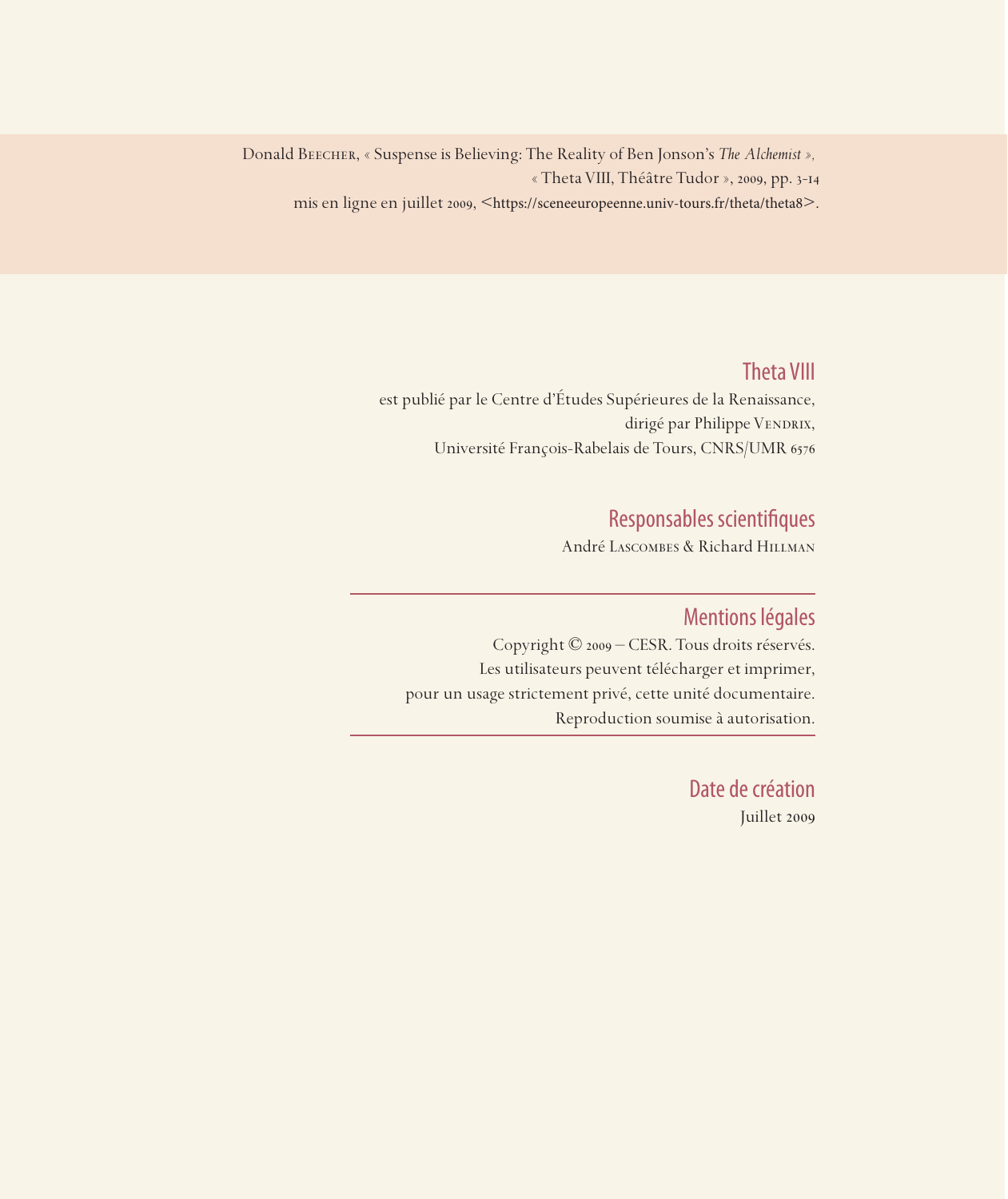Thêta VIII – Théâtre Tudor Donald BEECHER | p. 3-14 CESR, Tours

# *Suspense is Believing: The Reality of Ben Jonson's*  The Alchemist

Donald Beecher Carleton University, Ottawa, Canada

"Seeing is believing, but feeling's the naked truth". (John Ray, in *The Home Book of Quotation*)

J onson's *The Alchemist* is a very particular kind of play when it comes to suspense. The notion itself is commonplace, that plots set up representations of incomplete actions moving toward some form of completion, and that in the process they evoke a quality of emotional excitement in the reader concerning that relation of events, one that, if it is well managed, excludes all other interests by concentrating the entirety of our conscious attention upon the Gestalt of the play-world in the making. But that is a rather large definition of the term, for suspense has traditionally been reserved for feelings about characters and their destinies, and typically for liked characters who find themselves not only in danger, but in circumstances with diminishing prospects which alone can incite within readers or spectators a quality of empathetic alarm both for the characters and for themselves. There are reasons to debate whether suspense can be accounted for experientially in any other terms. That is what makes Jonson's play special, for while few would contest that the play is suspenseful in its overall effect, it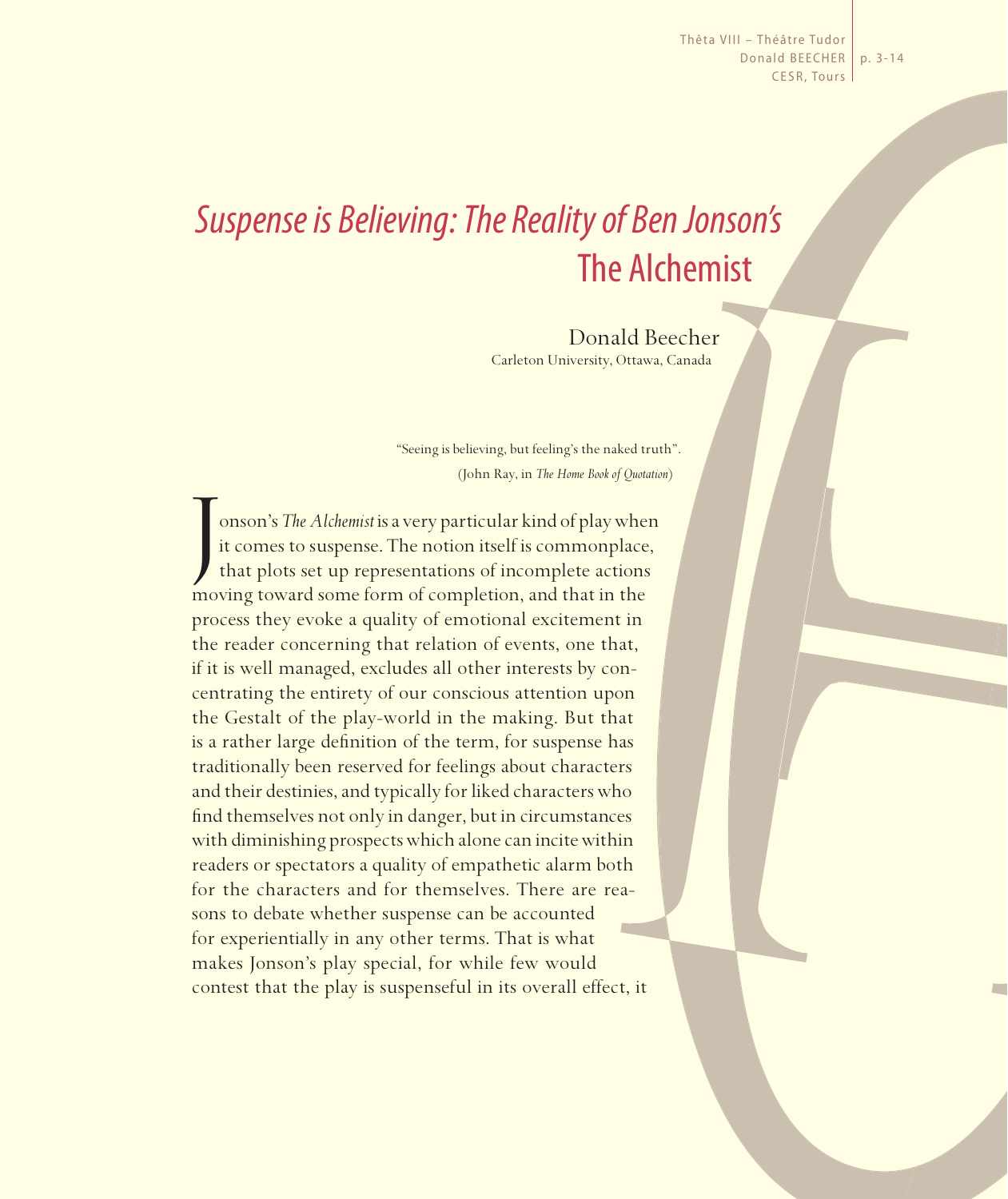is less obvious why it is so in the absence of any characters upon whom we might be inclined to expend our sincerest well-wishing.

To be sure, from the very outset of the play there is alarm, a brilliant Homeric opening in the form of an argument in progress, as at the beginning of the *Iliad*. One of two men holds a flask of some biting liquid as protection from a beating. The other then threatens public exposure of the charlatan but is dissuaded from such a course by his own lack of public credit. Something important is at stake, as a third party, a woman, does her best to referee, placate, and threaten. The exchange calls for all of our orientational acumen, for only by the clues supplied *in medias res* are we equipped to infer who these people are and the terms of their differences. By the end of the scene, we are able to determine that one man is a professional con man adept at imposing his jargon on the unwary, but otherwise without a place of permanent residence, the other is a household servant who sells his master's goods on the side for extra cash, cheats at card games, and now serves as the front man in the cheating game, while the woman is a common prostitute whom these two share between them at night by the drawing of straws. Together they are involved in an elaborate scheme to dupe as many conies as they can by offering the illusory powers and riches promised by the alchemical arts, while within the hierarchy of their micro-society the two men vie for the position of alpha male. The power struggle that risks destroying their fraternity remains unresolved, simmering in the background as they turn their animosity temporarily into a contest to outperform each other in fleecing their victims. That quality of social action and concern persists throughout the play. We watch with fascination as scene follows scene in an incremental representation of the aberrations of human greed and ambition, and as a trio of tricksters seeks to control the centrifugal energies of the expanding group of dupes and sceptics. Something about this opening transaction has made us care, and care emotionally, if suspenseful attention is part of the response. Arguably, we do not adopt any of these characters as a moral centre with claims upon our empathy, but we do speculate intensely upon the probabilities of their respective situations and their prospects for success or failure in purely computational terms both formal and social.

The nature of suspense in relation to such an action would seem self-evident, but in fact raises many difficult questions. Suspense is emotion-like because it constitutes the limbic component of attention invested in narratives. Thus it has its origins in the so-called paleomammalian or middle brain. This matters,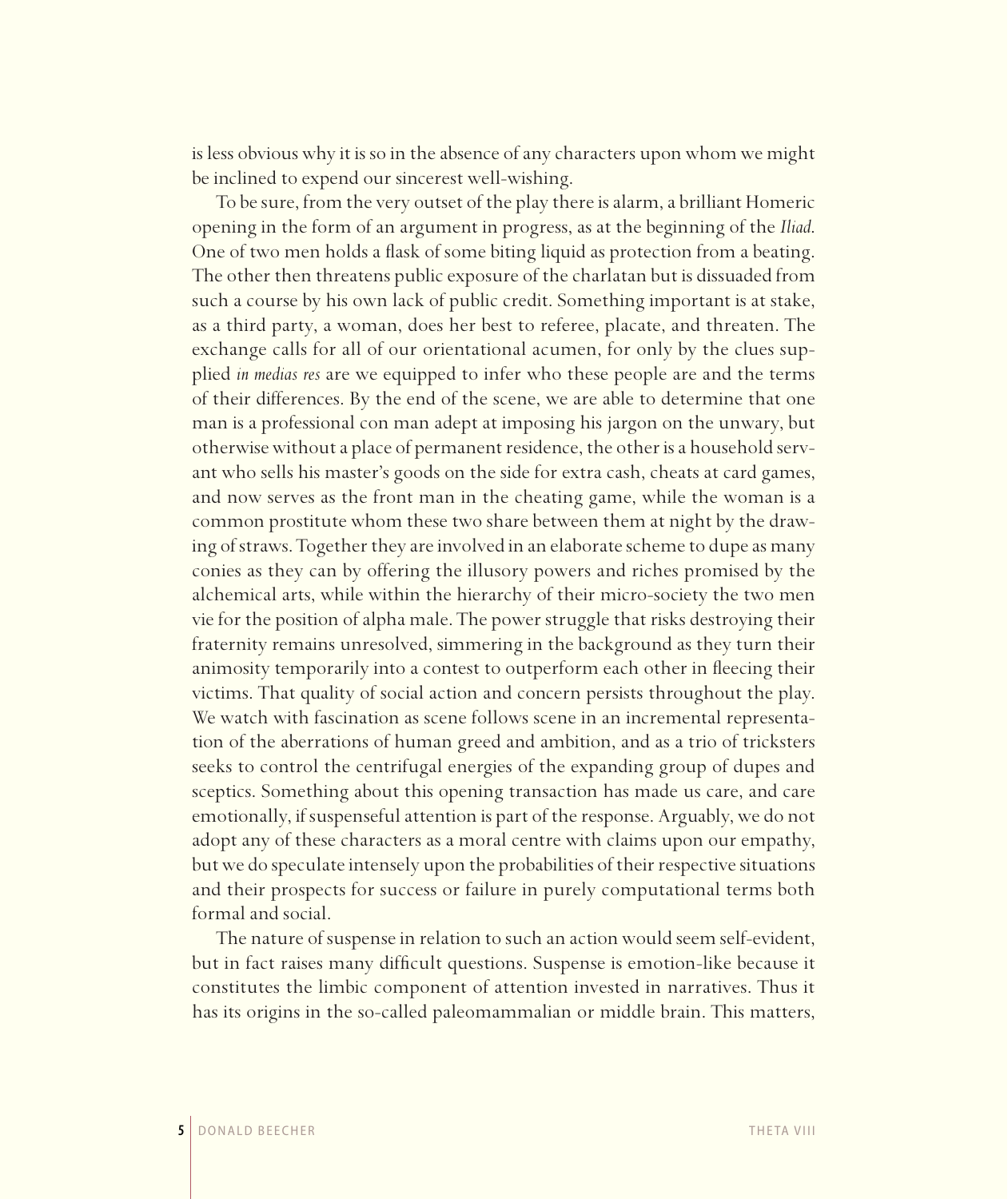because while it is accessed and triggered by—and provides excitatory support to—the cognitive events of consciousness, it does not belong, as a response system, to the cerebral cortex. Yet it is a feature of the phylogenetic, species-wide brain that constantly invigilates and interprets the environment established by story-telling in parallel to the emotional support aroused by the narratives of perceptual consciousness in the form of attention and absorption. But there are mysteries pertaining to the phenomenon, namely what suspense is as an emotional state, in what mode it reads external stimuli, and precisely what conditions are responsible for its arousal.

In relation to the topic of this collection, Colin McGinn, in his cogent and persuasive book, *Mindsight: Image, Dream, Meaning* explains in cognitive- philosophical terms why human consciousness is constituted of two inassimilable modes of thought: percept and image. The former is driven by stimuli from the world we call real, namely that which enters by our senses, and which pertains propositionally to things epistemologically demonstrable, while the latter is volitionally driven in the form of imaginative reconstructions, projections, and fantasies, or involuntarily driven by dreams. His point is simple yet heavily laden with repercussions. Our species has profited immeasurably from capacities both to perceive and to imagine, but only if they are modally sealed off from each other. We always know the origins of our thoughts, whether they derive from percepts or from images. Confusion between them would diminish our fitness to nil; taking image for percept is tantamount to hallucination. For that reason, we are never deceived by the fictionality of fiction. A mind driven by images may see inwardly but never believes. But aestheticians face a difficult question in describing how much that fact colours the evaluation of fictional worlds as social representations, for much criticism depends upon the constancy of that meta-awareness, namely that the imaginative is always mere artifice. Inversely, however, the attention fastened to these as images in the form of suspense gains this limbic support from mental faculties unable to distinguish between percepts and images. That which is imaginative in origin is as apt to arouse the emotions as that which is perceptual.

As Aristotle pointed out, the cathartic component of story-telling achieves its ends not only by accessing the limbic system, but by shaping those emotions in its own image as a representation of social circumstances. The emotions, in a sense, have no power to resist, despite the fact that no real persons are in peril. But the mind has not been tricked. Vital to the success of provisional scenario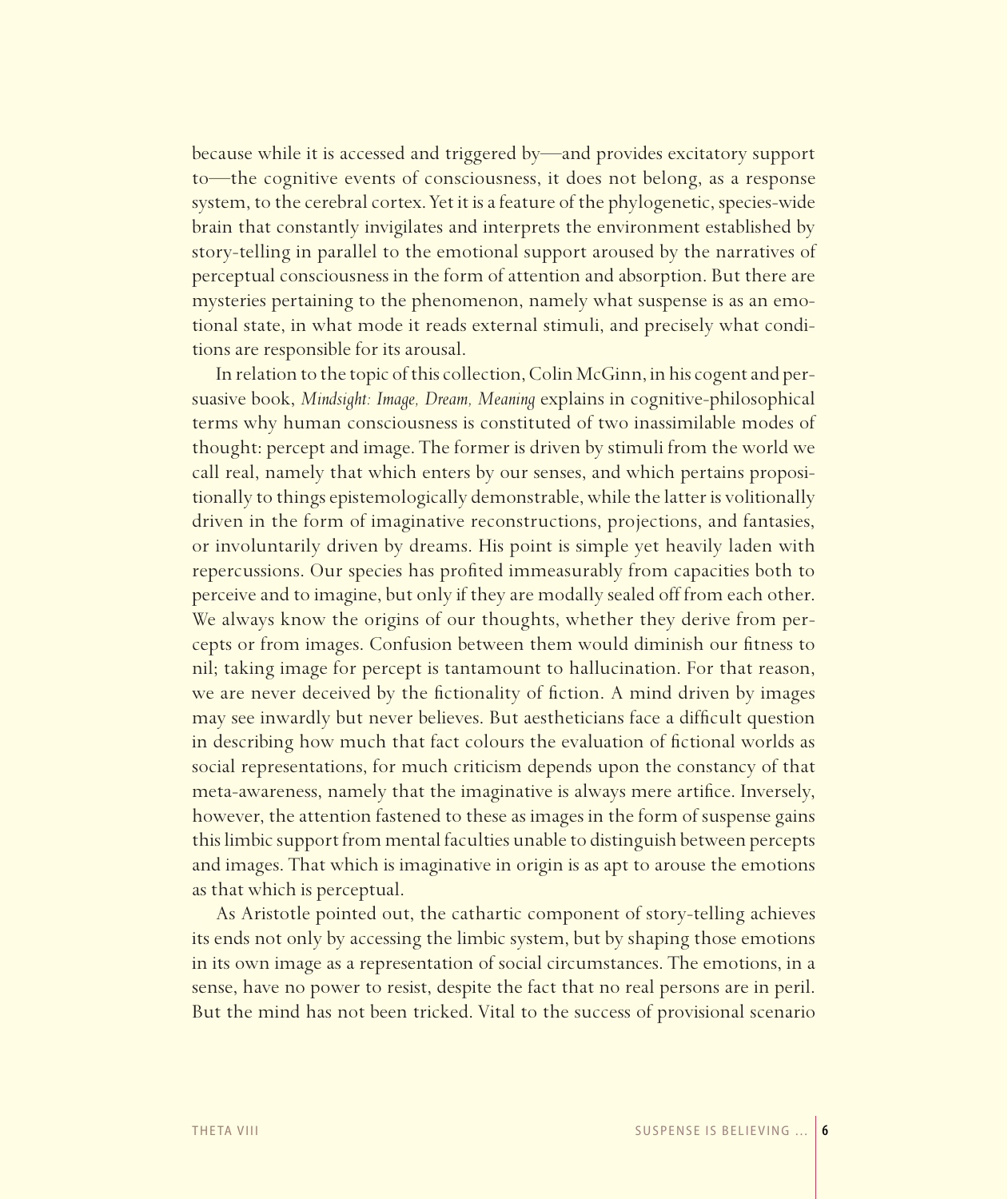spinning is that those imaginary drafts of future courses of action enjoy the "gutfeeling" evaluations provided by the emotional responses they arouse. Emotions cannot be imaginary; we cannot even imagine what such emotions would be like, and there is no adaptive reason why they ever would have evolved.<sup>1</sup> Thus, if suspense is the emotional component of concerned attention, then its mode of reading the environment is always real. By extension, if the object of suspense is constructed in social terms within the narrative, then, to the limbic system, the social representations of narratives are real, and the emotional brain believes in them entirely.

At this juncture we could chop logic over what it is to believe, and whether something as propositional as belief pertains to the emotions. But as a system of response to the environment, the limbic brain reads percept and image in identically serious ways—a legacy of the genetically confirmed fitness of our Pleistocene ancestors. What is more, through the phenomenon of suspense, the emotionality of fiction, according to Victor Nell (p. 50), is the source of our principal pleasure in reading. We enjoy literature because our emotions believe, and because they sustain our interest in things they deem vital to our well-being. Seeing through the emotions is always believing, and the principal stumbling block to the absolute fictionalizing of imaginative experiences.

Jonson's play opens with the fictive simulation of an argument, offering data of a computational kind. We seek to calibrate social relationships, motivations, hidden interests, indeed all that we can discover about who these people are. We are curious animals, easily drawn into the social imbroglios of other members of our species, even in imagined forms. These are sufficient to arouse fixed attention and suspense. Because there can be no emotionality without commensurate objects of excitement, that suspense emotionalizes the reading experience. Concomitantly, we must acquiesce to the reality imposed by our emotional brains and their independent readings of the environment.

Obstacles to this argument lie with the nature of the emotions themselves. Suspense is adaptive. It keeps the mind focused on the things that matter in causeand-effect sequences. Evolutionary "just-so" stories are easy to invent, such as the adaptive benefits of remembering the presence of dangerous animals in the environment, even when they are out of sight. The invisible lion may become a

1 Walton, pp. 100ff., proposed such a theory, namely that the emotions aroused by fiction are themselves part of the fiction, but the design of the human brain does not allow for the existence of such a capacity.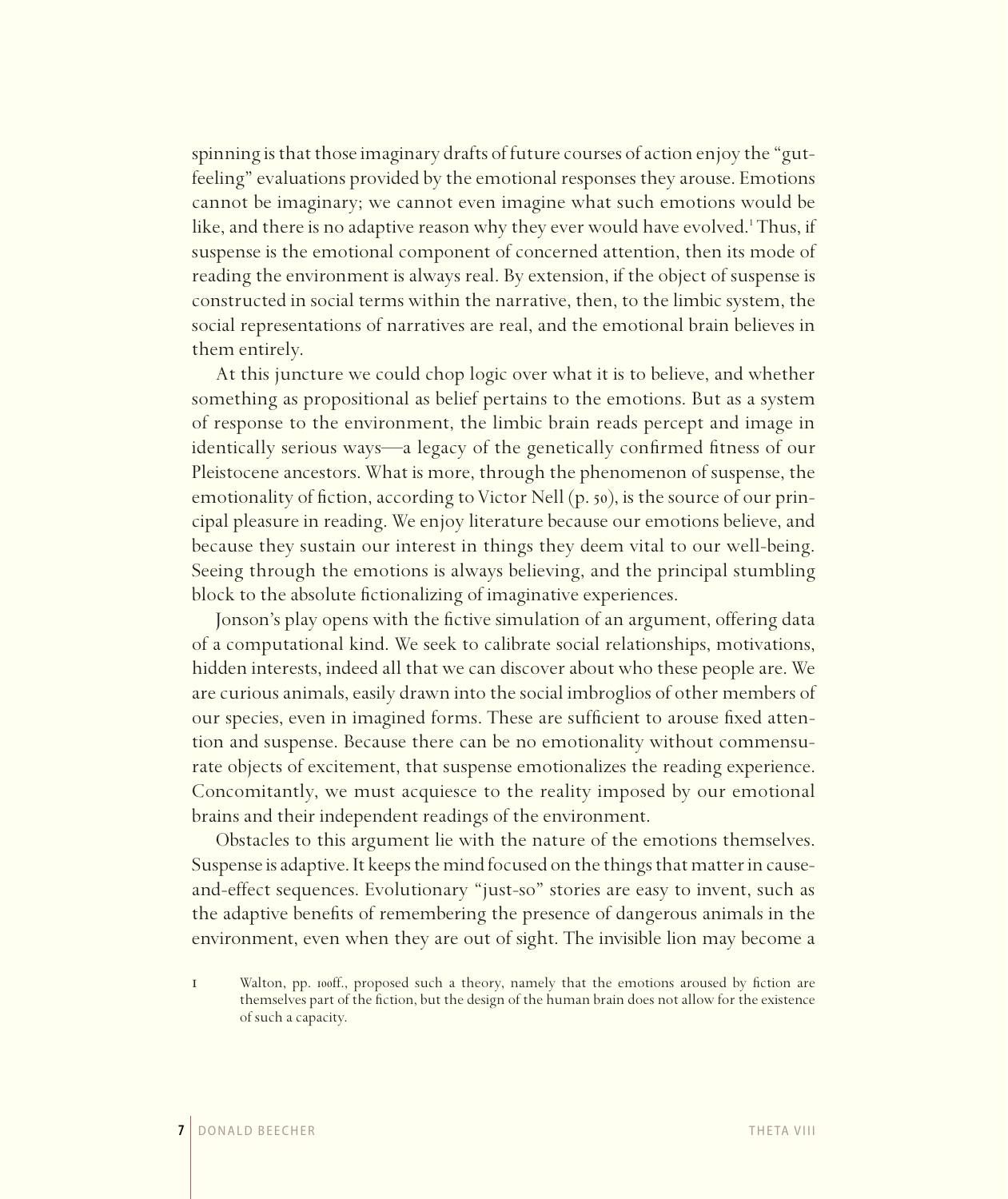mere image, but the heart is justifiably still pounding. This is a reminder that the classic theory of emotions pertains to the immediate preparation for resistance to or escape from instinctually perceived sources of danger. Suspense as an emotion must therefore pertain only to the tooth-and-claw phases of experience, and can be adapted to fiction only when those same fears are alerted, as in films with stalkers or man-eating sharks. But through such studies as Paul E. Griffi ths' *What Emotions Really Are: The Problem of Psychological Categories*, we can now leave behind the half-dozen fixed, universal mind-numbing emotions to concentrate on the excitable dispositions aroused by all manner of circumstances from meeting an old friend to discovering a strange insect in the backyard. His argument holds that there is a vast array of "higher cognitive emotions"—those which are triggered by the processes of thought, and particularly those arising from our interest in the intentions and moods of others. Such compulsions lead to spying, gossiping, and elaborate speculations upon character in order to complete the *Gestalt* of personhood. Those experiences are equally emotionally saturated. We are also ludic in our interests, and as intently willing to be entertained by the cavortings of others as to be edified, not to forget the lessons by analogy that may prove beneficial to our personal prospects. Distinctions are difficult to draw. But such an approach to the emotional components of the conscious life among percepts and images permits an altogether different approach to the problem of suspense.

What remains is a sorting-out of the categories of stimuli provided by narrative that are apt to arouse this response. We can temporarily overlook the eternal paradox that the emotions pay attention because they believe and thereby taint their objects with the significance of belief. We can also leave behind the adrenalinpowered responses aroused by fear and empathy. We can also, for the nonce, put aside the proposition that fictive representations are of interest to us only to the extent that they function analogously to reality in some vital sense. But if these matters no longer pertain to the suspense elements elicited by *The Alchemist*, does Jonson's play direct us exclusively to the higher cognitive emotions and their readings both aesthetic and social? In a primary sense, the narrative arts are suspenseful by dint of their temporal fragmentation and cumulative completion. Jonson was a master of the compound plot, the parts sustained in their incomplete states in anticipation of a magical synchronized denouement. A great deal of theorizing could be expended upon the epistemic calibrations in relation to comfort levels of knowledge and waning interest pertaining to aesthetic forms. In an equally primary sense, suspense is aroused by nearly any representation of the social, concerning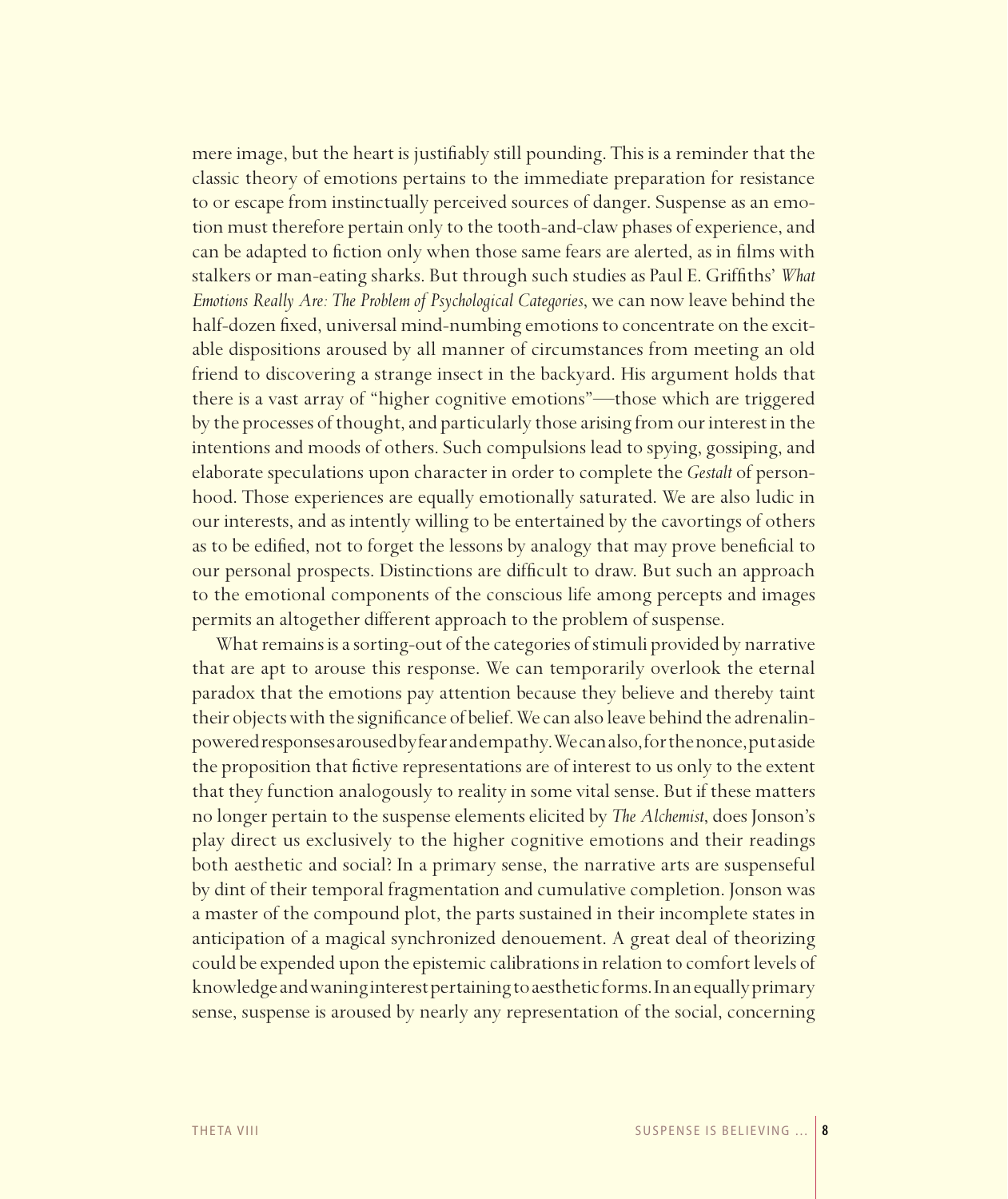which the first level of emotional investment is in the forward-moving search for information about that society's conditions and actors. This principal is at the very centre of Wolfgang Iser's *The Act of Reading: A Theory of Aesthetic Response*, in which he outlines how readers participate actively in the actualization of imaginary worlds because of what writers do not say about circumstances and outcomes (p. 168). It is precisely these epistemic shortfalls that provide the incentive to move forward in pursuit of explanation, knowledge, and final things. Roman Ingarden studies similar matters under the aegis of the "indeterminacies" in the text. Suspense, within these analyses, becomes part of the aesthetic response in the form of an "unsatisfied hunger which appears when and only when we have already been excited by a quality but have not yet succeeded in beholding it in direct intuition so that we can be intoxicated with it" (p. 191). Such indeterminacies come down to those which impel all acts of communication. Even the micro-exchanges between characters arouse in us strong feelings, as they endeavour to gather information from each other while concealing their intentions to control and manipulate their interlocutors. These are the speech acts of characters struggling to maintain their edge in competitive social environments—the new playing fields of survival for modern humankind. In short, suspense is the attention sustained by the social emotions associated with the compulsive epistemic drives through which we read the social environment.

Nevertheless, the naming of those emotions will be challenging simply because they orient themselves within moving social concerns. Moreover, the hermeneutic interference from the logic of the emotions at their speciated base always threatens to return. What is there about the threats to the well-being of the society constructed within the play that alert our survival-oriented feelings, unless the future of that society is somehow made to matter to us as though it were our own? The alternative is always to cling to the epistemic interests generated by cognitive disorientation in the creation of social simulacra and the reader's quest for orientation and resolution, but this somehow falls short of why our primal emotions scan the horizons of our worlds, both perceptual and fictive. This brings us back to the vexing question of why we should have limbic concern for character or society in Jonson's play, and whether we read with urgency to the enhancement of our own social advantages.

Space allows for only two suggestions among many possible: the psychology of trickery and the social economy of cheating. They are, of course, interrelated. The argument so far has called for the emotionality of suspense no longer as a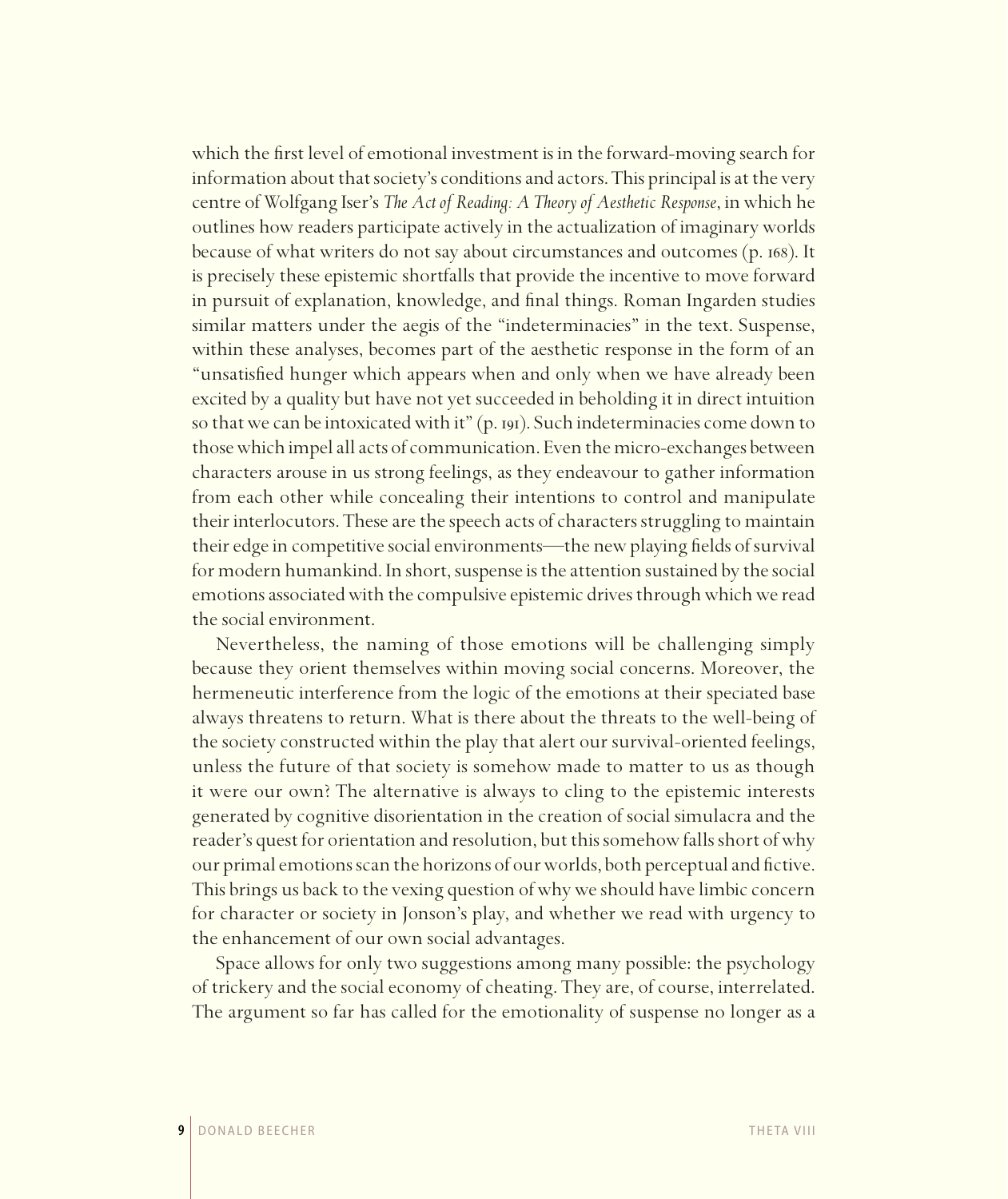modified form of fight or flight emergency, but as the excitement arising from the epistemic shortfalls created by incomplete data concerning intentional states and the definition of communities. These emotional colourations are attached to operations that are both propositional and computational. The mind that, for its own orientational well-being, struggles to reduce to cognitive order the data received from a complex and mystifying environment is sustained by limbic support. Yet there remains the paradox of suspense as systemic excitement over incomplete forms and as a social interpreter. Narratives including *The Alchemist* are not only potential forms seeking actualization but social representations seeking evaluation. Suspense pertains to both. This ambiguity is clearly seen in the plans of the confidence schemers. Subtle and Face have mastered both the vulnerabilities and susceptibilities of their victims and the means to dupe them by playing to their deepest desires, whether modest, epicurean, or hypocritical. Their arts consist of creating wish-fulfilling futures for their clients, from whom they would receive present profits before their victims discover their losses. Better yet, they would blame those losses, as often as they might, upon the victims themselves, or fate, or accidents ostensibly beyond their control. Thus, each emboxed episode consists of an intended scenario, fully preconceived and in keeping with the characters of the victims, whereby they collaborate in their own demises. The trick thus represents an idea, a micro-plot, a self-actualizing scenario, a social transaction, an act of treachery, a witty creation, an exercise in contingency management, and a vehicle of comic and social justice. It engages our interest along this complex continuum as a simple form seeking completion and as a social contest of wits and survival strategies. The suspense aroused pertains variously to forms, indeterminacies, the detection of intentional states, epistemic jags, social contest and knavery, and, in a sense, failed strategies for survival. We take an excitable interest in these things presumably on the basis of their alignment with reality as social possibilities. Yet if priorities were to be assigned, we might find difficulties in explaining the emotional content of the trick without expressing some theory of what it would be like to be the plot's knave or the plot's fool. Arguably, however, we side with neither, and thus find ourselves once again in the camp of aesthetic suspense attached to the completion of literary forms. But there are other perspectives.

Altruism would appear to be remote to the interests of this play, and yet it was the advantages of human social reciprocity partially built into the genome, of which altruism is the highest expression, that sent Robert Trivers in search of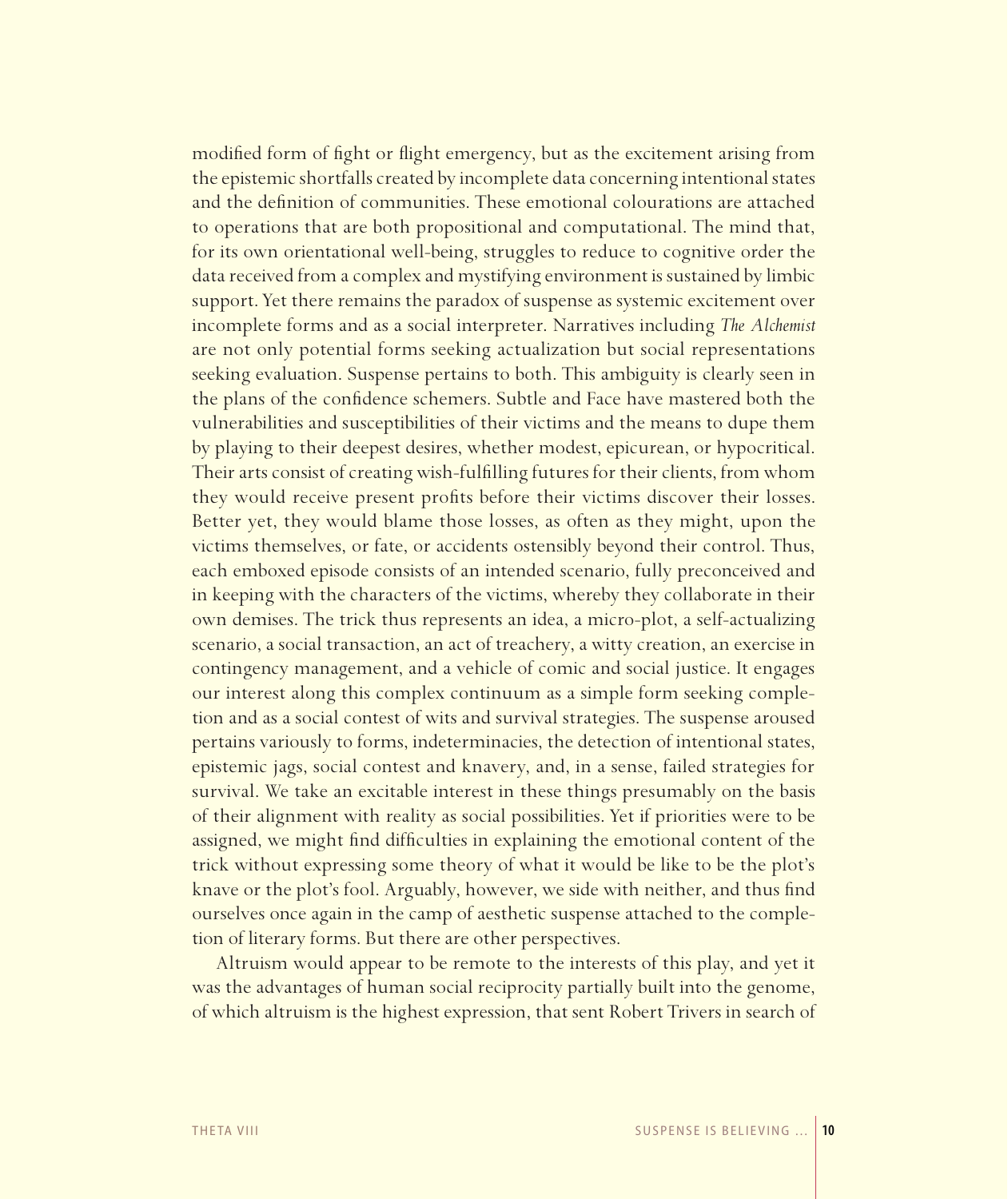the basic ethics of community—namely the self-interestedness of calculated cooperation among our ancestors. The argument follows that much of our cerebral advancement as a species may be the result of a kind of cognitive race to keep track of all the social permutations of human co-operation, half co-operation, cheating, and the attendant emotions serving as guarantors of honest dealing through which we buy membership. The plasticity of mind was further developed by sham emotions, which in turn necessitated refined emotion detectors, and more subtle forms of cheating, and ever more subtle forms of information sharing to contain the cheaters.<sup>2</sup> Such a history has left us equipped with psyches having not only a flair for spotting slackers but a gift for dissimulation that works to our own advantage, coupled with a conscience that urges limits in light of the cost of lost reputation. We scan the social world through this value system, both perceptually and provisionally through the imagination.

Reading *The Alchemist* entails a complete exercise in the scoring of cheaters and the repercussions of their deeds on their society. Arguably, suspense is aroused in these precise terms. We approach defined communities, no matter how amoral, with a residual sense of the reciprocity upon which relations of trust are built, including all of the tolerable slippages that may breed suspicion but not exclusion. Much space might be devoted to an elaboration of this innate sense of advantage and disadvantage through group dynamics that orients much of our invigilation of the social world. In short, we are inveterate score-keepers of bluffers and rogues, as well as co-operators and sharers. The activity is compulsive, primal, itself social, as information is spread among the trusted concerning perceived cheaters. Above all, we take pride in our abilities to interpret the intentional states of others and to master the finest nuances of social credits and debts. This quality of attention is clearly supported by limbic colouring and takes on overtones of fitness-strategizing and survival. In this regard, no projected society could be better conceived to test and train our acumen than that of *The Alchemist*. The opening of Act Three is a subtle case in point, for Tribulation and Ananias are not cheaters and owe nothing to the society of the play, but come to it with expectations that Subtle will keep his word in projecting to the benefit of the brethren and their cause. At the same time, they are antisocially absorbed in their cult and for that reason suffer in near-silence the barbs of Subtle's derision. Yet curiously,

2 For a more complete account of this psycho-evolutionary "arms race", see Pinker's discussion of Robert Trivers, along with the work of Leda Cosmides and John Tooby (Pinker, pp. 401-7). See also Cosmides and Tooby.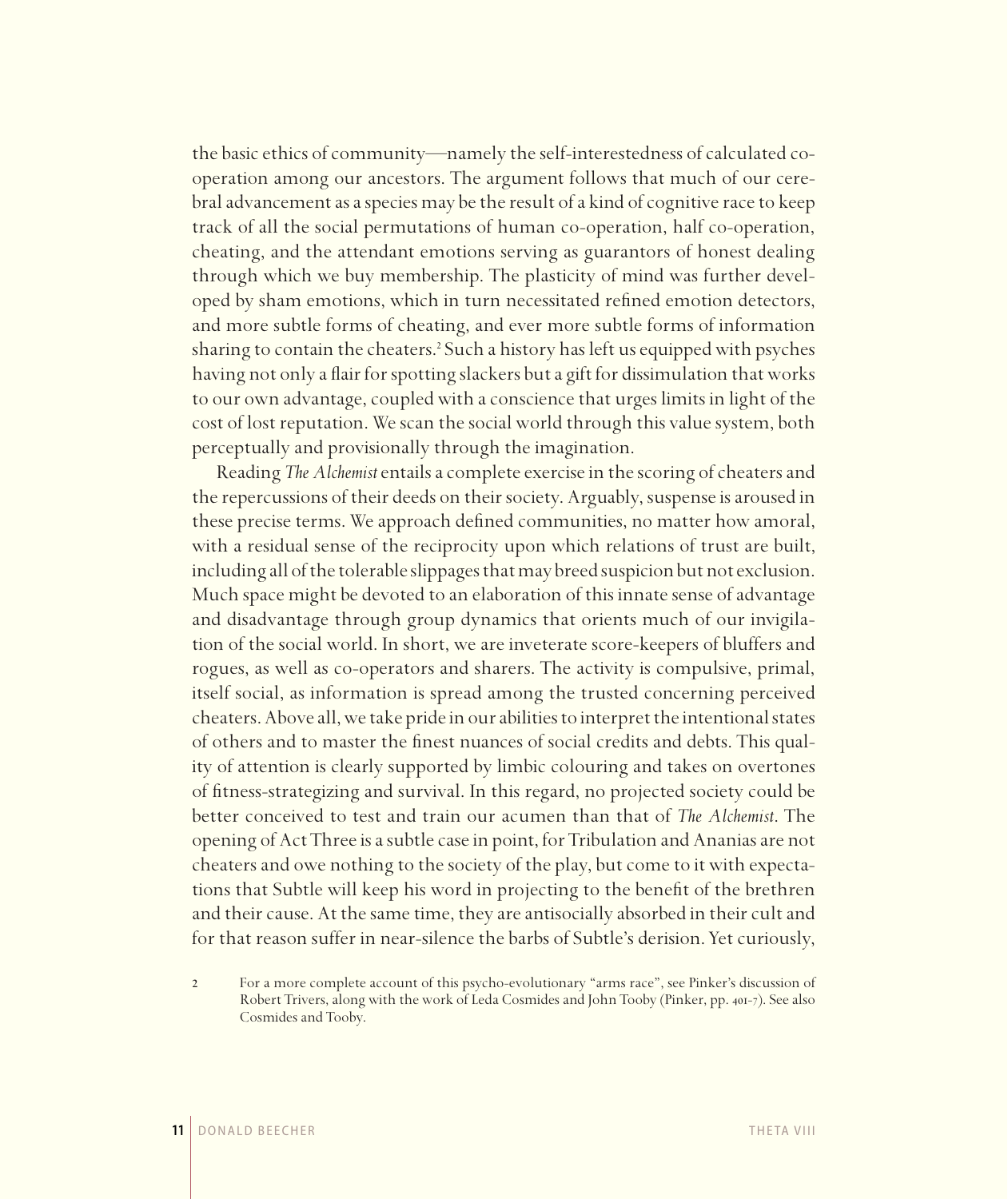their purpose is to gain legitimacy and credit in the society at large, which they plan to purchase with their new-found wealth, thereby suggesting the corruptibility of all those in power beyond the confines of the play-world. The economy of cheating extends itself in many directions at once and the score-keeping grows exponentially. In short, the world of the play is a micro-community characterized by misplaced trust, expectation, and asymmetrical relations for which we must do the bookkeeping. Moreover, as Pinker notes, "since hypocrisy is easiest to expose when people compare notes, the search for trustworthiness makes us avid consumers of gossip" (p. 405). That was the "subversive" voice to this upsidedown society seeking to be heard. Surly was to have been the inaugurator of the movement and the potential maker of moral reversals, but was himself given to vanities and bamboozled into silence. Only at the play's end is the gossip cycle completed, although ineffectually, as the dupes return in chorus to hammer at the door. Analytical investigations of the design and execution of the trick and the scorekeeping that pertains to reciprocal social relations are two of the cognitive activities potentially set in motion by the play that might command limbic investment because both, as provisional drafts of possible conduct, pertain to epistemic drives and to survival strategies.

The paradox of the reading brain is that, while it always recognizes the fictionality of its imaginative stories, it processes them with the same emotional systems that survey and respond to the real world. And because the limbic response system is always a believer, treating all stimuli as percepts, fictional creations are constantly coloured by the concerns and urgencies of real environments. The paradox of Jonson's play is that its artifice is omnipresent to the computational mind, but that, in eliciting the attentional features of limbic involvement, even this imaginative draft of a putative community in contemporary London achieves at least the emotional support of absorption. Insofar as emotions are a way of reading the world largely independent of our cognitive faculties, even this play involves the reader in the belief states furnished by limbic surveillance, giving the play whatever urgency the emotions deem to be present. That input seems considerable to the extent suspense applies to the play—that felt investment in knowing how things finish according to the logic of the emotions themselves. And if belief alone is all that matters to the emotions, we may well ask what the emotions deem of such great urgency in this play as to make their investment. The working premise is that our emotional brain is not interested in things below its arousal thresholds. Yet this mental "point of view" interprets widely by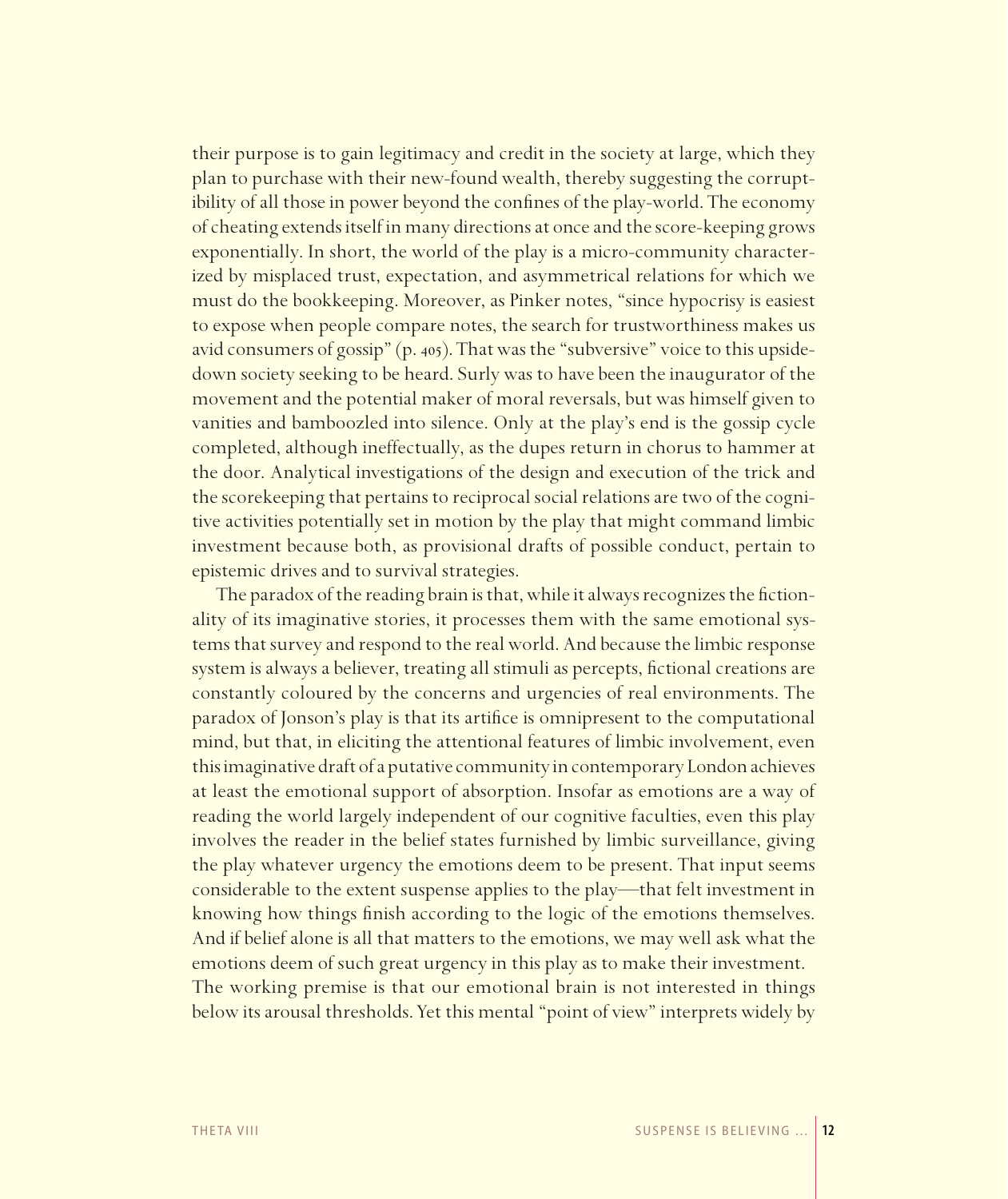treating images as real. Thus, to the emotional brain, even the replication of an argument—that most classic form of speech act—is worth the arousal. From word to intentional states of characters to tricks to interwoven stories to final resolution, the limbic system is a willing believer, and in believing gives these simulations the colour of felt reality. All along we may read *The Alchemist* from the top down as one of the finest worms of Jonson's superlative brain, but our own generic brains continue to read from the bottom up, scanning the Jonsonian world for what is important to its instinctual concerns. To a large extent, the computational mind can borrow upon that system to sustain its concentration upon problems, puzzles, and other incomplete or kinetic forms where satisfaction follows effort plotted over time. But Jonson's play is also a social representation. Thus, while we are presumably not emotionally concerned with the rising and falling fortunes of the protagonists *per se*, except as representative players within an economy of cooperation and cheating, we are vitally concerned with the mechanics and evaluations of that computational economy, perhaps because what we learn about those exchanges through provisional practice may be essential to our future well-being. Therein may lay the link between the higher cognitive emotions and the survivalist orientation of the basic emotions culturally fortified through the narrative arts.